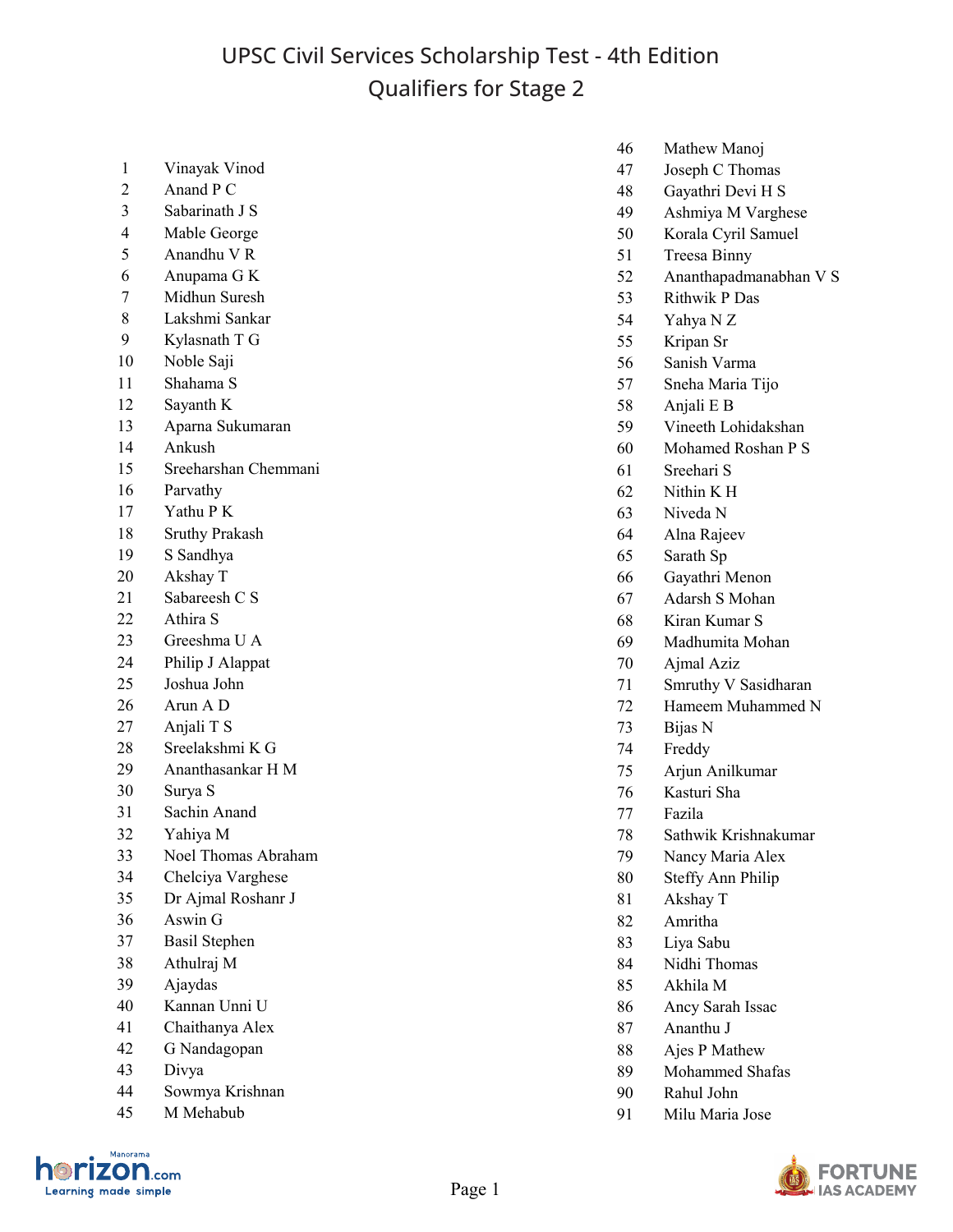| 92  | Nesrin P Fasim           | 138 | Abinave P R        |
|-----|--------------------------|-----|--------------------|
| 93  | Pallavi Shanavas         | 139 | Hemanth Sankar P   |
| 94  | Arya Rajendran           | 140 | Harishankar S      |
| 95  | Rasmal Rasheed           | 141 | Anurag Krishnan    |
| 96  | Shalini S                | 142 | C S Sreerag        |
| 97  | Alfa A                   | 143 | Sneha P            |
| 98  | Santhosh P M             | 144 | Malavika           |
| 99  | Divakar Mahesh S         | 145 | Ann Mary Devasia   |
| 100 | Deepend P                | 146 | Sailakshmi         |
| 101 | Nandanaagp               | 147 | Abhishek S Nair    |
| 102 | Sarin P                  | 148 | Nisha Sivadas      |
| 103 | Gagana Sathyababu        | 149 | Ajay Das           |
| 104 | Sameeha Thayyilthayyil   | 150 | Hamis Hashim       |
| 105 | Swathi S Babu            | 151 | Mohammed Shamil S  |
| 106 | Akhil K B                | 152 | Navyathara Rajeev  |
| 107 | Harilal Vishnu S         | 153 | Sneha Johns        |
| 108 | Gopika Krishna           | 154 | Krishnadas P       |
| 109 | Karthik V Nair           | 155 | Sruthy             |
| 110 | Anjalyravikumar          | 156 | Minnu Johney       |
| 111 | Lekshmi M                | 157 | Visakh Chandran V  |
| 112 | Aathira R                | 158 | Jiji Raj U         |
| 113 | Hassan Sahl              | 159 | Calvino Carnet     |
| 114 | Anant Krishnan K         | 160 | Anjali             |
| 115 | Athulya Mohan            | 161 | Abhishek Babu      |
| 116 | Archana Nair             | 162 | Aswinabraham       |
| 117 | Vivek S                  | 163 | Govardhan Giri G   |
| 118 | Mahima Mariyam Biju      | 164 | Devu J S           |
| 119 | Kishan Antony            | 165 | Rajalakshmi S      |
| 120 | Devanarayan              | 166 | Ambili N Kumar     |
| 121 | Archa A Nar              | 167 | Arun Kumar M       |
| 122 | Athira Devadas           | 168 | Dilsha K           |
| 123 | Vishnu Prasad T P        | 169 | Radhika Ravindran  |
| 124 | Chaithanya Ajay          | 170 | Merrinmary Abraham |
| 125 | Yadukrishna Rramabhadran | 171 | Rashma S Nair      |
| 126 | Ayswarya M Nair          | 172 | Neenubenny         |
| 127 | Jaipreenu Js             | 173 | Soja J S           |
| 128 | Harikrishnan L           | 174 | Saritha V $\rm K$  |
| 129 | Jimmy John               | 175 | Vishnu A M         |
| 130 | Gayathri K Nath          | 176 | Vishnu S Pillai    |
| 131 | Sitthara Beegum A R      | 177 | Azarudeen A        |
| 132 | Krishna Nair J           | 178 | Thaniya B Nair     |
| 133 | Mahima Suresh            | 179 | Din Prakash        |
| 134 | Iris Rose                | 180 | Amal Vinod P       |
| 135 | Anjana J                 | 181 | Devika K Nair      |
| 136 | Adithya S                | 182 | Manjunaath M K     |
| 137 | Aparna J                 | 183 | Jayalakshmi        |
|     |                          |     |                    |